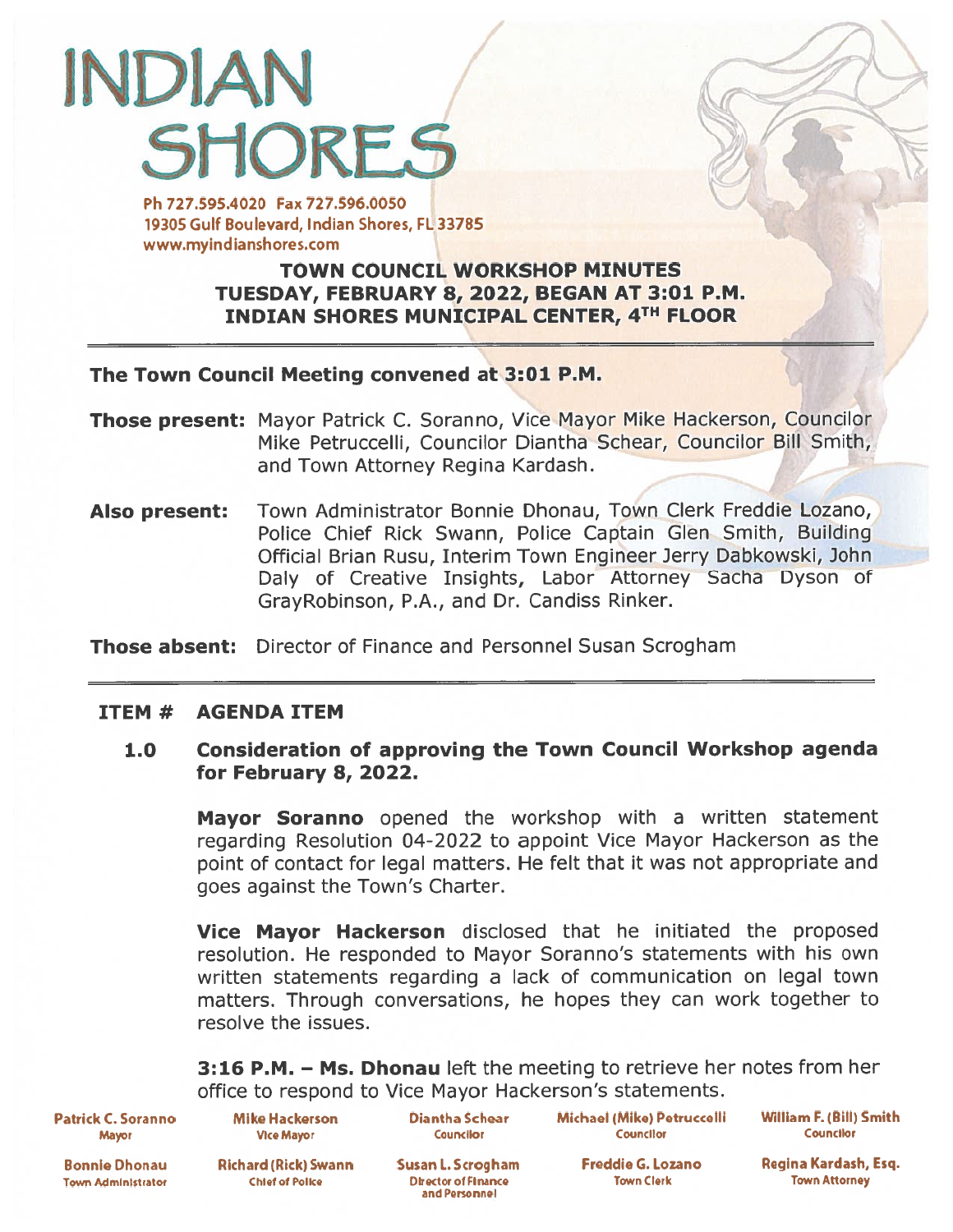Mayor Soranno proceeded with the meeting until Ms. Dhonau returned. He amended the agenda by adding 1.OA Public Hearing of Resolution 04- 2022.

Motion by Vice Mayor Hackerson - seconded by Councilor Petruccelli to approve the Town Council Workshop agenda for February 8, 2022, as amended. All Ayes. Motion carried 5-0.

#### 2.0 Comments from the public on any agenda item.

Dr. Rinker, 19340 Gulf Blvd., commented on the salary survey. There are now three versions that made her question its validity and methodology as there are no addendums explaining the changes included in the results. Her objective is to ensure that the Town staff is paid fairly and competitively.

**3:21 P.M. - Ms. Dhonau** returned to the meeting with her notes and responded to Vice Mayor Hackerson's statements.

Attorney Kardash responded with a list of items that she felt should have been brought to her as the counsel for the Town. She clarified that the propose<sup>d</sup> resolution to appoint Vice Mayor Hackerson as the point of contact for legal matters is to ensure that the Town is providing her the information that she needs to give the Town competent legal advice.

Attorney Dyson's presence at this meeting was questioned. She replied that she is retained by the Town to provide labor and employment services.

## 3.0 Discussion on Salary Survey results.

Mr. Daly presented his Salary Survey findings based on data collected from similarly sized municipalities. He touched on the Town's job positions to show which are above or below the LLM and overall market average.

He explained that the minor changes to the results were due to <sup>a</sup> change to the salary of an employee from one of the cities.

<sup>A</sup> lengthy discussion ensued on the questionable results, methodology used, and the reasons for the three salary survey versions.